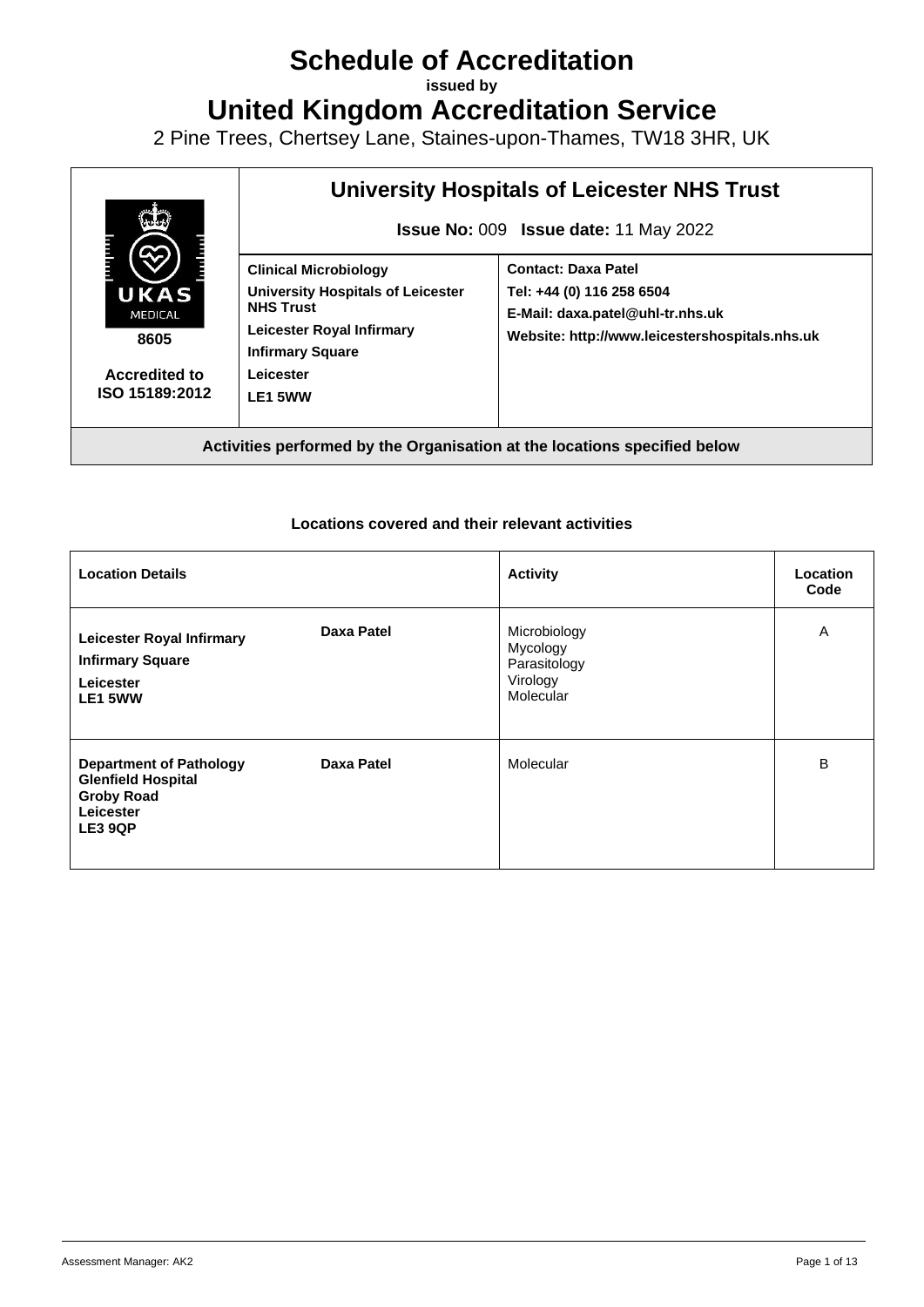

| Activity                                                                                                                                                                                                                                       | Examination / Procedure<br>Performed                                             | Equipment / Techniques Used                                                                                                                               | Location<br>Code |
|------------------------------------------------------------------------------------------------------------------------------------------------------------------------------------------------------------------------------------------------|----------------------------------------------------------------------------------|-----------------------------------------------------------------------------------------------------------------------------------------------------------|------------------|
| HUMAN BODY FLUIDS AND<br><b>TISSUES</b>                                                                                                                                                                                                        | Microbiology examination<br>activities for the purpose of<br>clinical diagnosis  | In house documented<br>methods based on related UK<br><b>Standards for Microbiology</b><br>Investigations (PHE SMIs):                                     |                  |
| Aspirates<br>Cellular<br>fluid<br>and<br>material<br>contained on swabs, cannulae,<br>Faeces<br><b>Fluids</b><br>Genital samples<br>Pus<br>Samples from sterile sites<br>Semen<br><b>Tissues</b><br>Urine<br><b>CSF</b><br>Respiratory samples | General isolation of micro-<br>organisms of clinical<br>significance             | Manual inoculation followed by<br>culture using SOPs:<br>PR3449<br>PR3428<br>PR3429<br>PR3430<br>PR3438<br>PR3436<br>PR3440<br>PR3444<br>PR3445<br>PR3623 | A                |
| Rectal swabs                                                                                                                                                                                                                                   | General isolation of micro-<br>organisms of clinical<br>significance             | Manual inoculation of<br>chromogenic agar and<br>screening for carbapenamase<br>producers-<br><b>SOP PR3567</b>                                           | A                |
| Whole blood                                                                                                                                                                                                                                    | General isolation of micro-<br>organisms of clinical<br>significance             | Automated culture using<br>BacTalert Virtuo and;<br>PR3451                                                                                                | A                |
| Urine                                                                                                                                                                                                                                          | Quantification of white and red<br>blood cells, bacteria and<br>epithelial cells | Automated urine analysis<br>using Atellica UAS 800 urine<br>machine:<br>PR3623 IN5743<br>Manual microscopy IN5741                                         | A                |
| Cerebral fluid samples                                                                                                                                                                                                                         | Quantification of white and red<br>blood cells and bacteria                      | Microscopy (inc. Giemsa stain)<br>using SOP:<br>PR3449                                                                                                    | A                |
|                                                                                                                                                                                                                                                |                                                                                  |                                                                                                                                                           |                  |

## DETAIL OF ACCREDITATION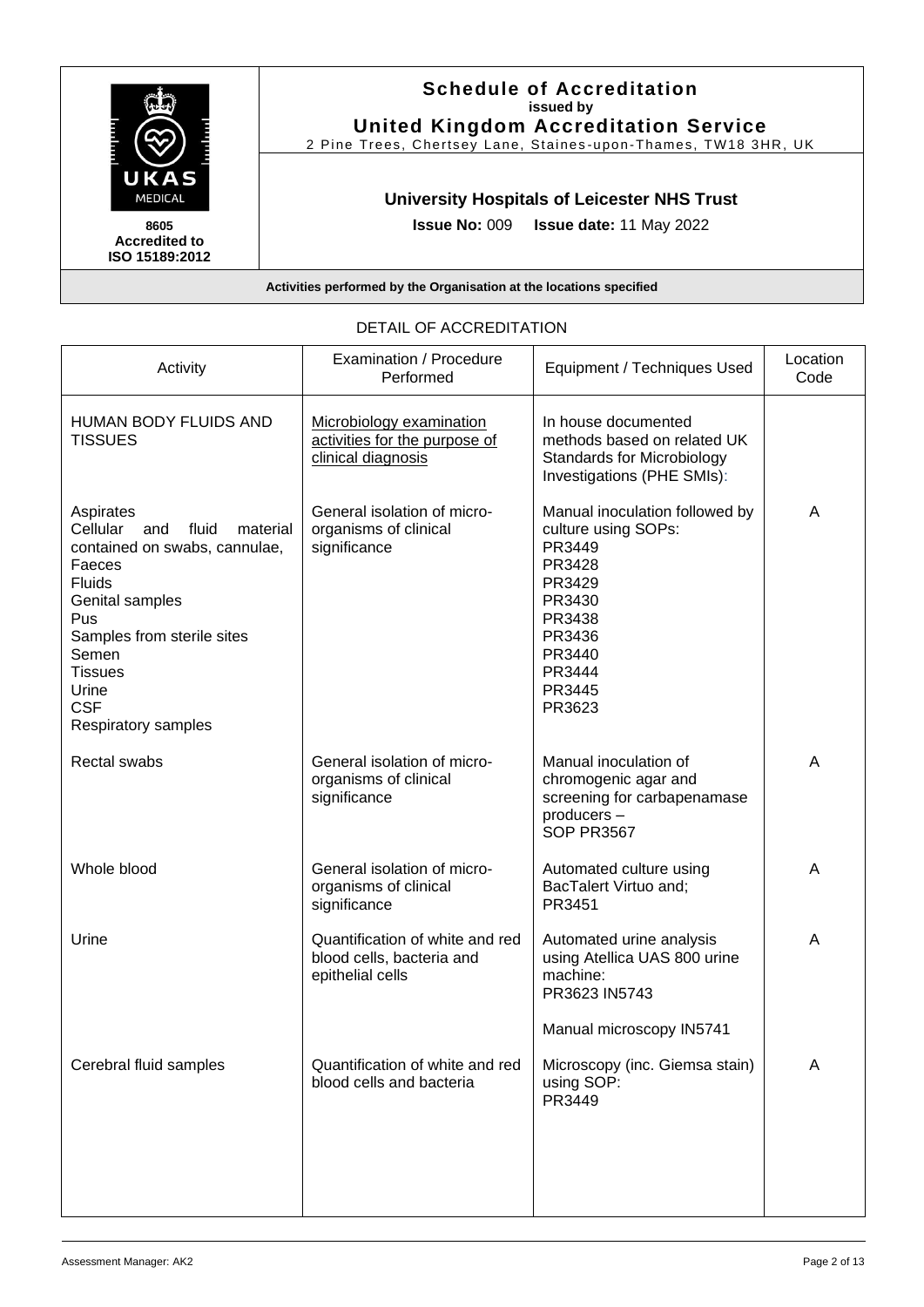|                                                | <b>Schedule of Accreditation</b><br>issued by<br><b>United Kingdom Accreditation Service</b><br>2 Pine Trees, Chertsey Lane, Staines-upon-Thames, TW18 3HR, UK |
|------------------------------------------------|----------------------------------------------------------------------------------------------------------------------------------------------------------------|
| UKAS<br><b>MEDICAL</b>                         | <b>University Hospitals of Leicester NHS Trust</b>                                                                                                             |
| 8605<br><b>Accredited to</b><br>ISO 15189:2012 | <b>Issue No: 009 Issue date: 11 May 2022</b>                                                                                                                   |
|                                                | Activities performed by the Organisation at the locations specified                                                                                            |

| Activity                                                  | Examination / Procedure<br>Performed                                                                                 | Equipment / Techniques Used                                                                                                                    | Location<br>Code |
|-----------------------------------------------------------|----------------------------------------------------------------------------------------------------------------------|------------------------------------------------------------------------------------------------------------------------------------------------|------------------|
| HUMAN BODY FLUIDS AND<br>TISSUES (cont'd)                 | Microbiology examination<br>activities for the purpose of<br>clinical diagnosis (cont'd)                             | In house documented<br>methods based on related UK<br><b>Standards for Microbiology</b><br>Investigations (PHE SMIs):                          |                  |
| Swabs<br>Urine<br>Sputum<br><b>Endotracheal Aspirates</b> | <b>MRSA Screening</b>                                                                                                | Manual culture using:<br>PR3447                                                                                                                | A                |
| Respiratory samples<br>Urine<br><b>CSF</b>                | Microscopy, isolation and<br>presumptive identification of<br>Acid-alcohol fast bacilli (inc.<br>Mycobacterium spp.) | Manual culture, automated<br>MGIT 960 and microscopy<br>using<br>PR3434                                                                        | A                |
| <b>Blood</b><br><b>Bone Marrow</b>                        |                                                                                                                      | Automated screening<br>(Biomerieux Bactec FX40) and<br>manual culture<br><b>SOP PR3434</b>                                                     |                  |
| Skin, Nail, BAL                                           | Microscopy, general isolation<br>and characterisation of<br>clinically significant fungi                             | Manual culture and fluorescent<br>microscopy using calcofluor<br>stain using SOP: PR3863<br>PR3444                                             | A                |
| Cultures isolated in house from<br>the above              | Identification of clinically<br>significant bacteria and fungi                                                       | Automated Matrix-assisted<br>laser desorption/ionisation<br>(MALDITOF) using:<br><b>SOP PR3913</b><br>Equipment: Biomerieux Vitek<br><b>MS</b> | A                |
|                                                           |                                                                                                                      | <b>Biochemical profile</b><br>determination using:<br><b>Biomerieux Vitek 2 Compact</b><br><b>SOP PR3453</b>                                   |                  |
|                                                           |                                                                                                                      |                                                                                                                                                |                  |
|                                                           |                                                                                                                      |                                                                                                                                                |                  |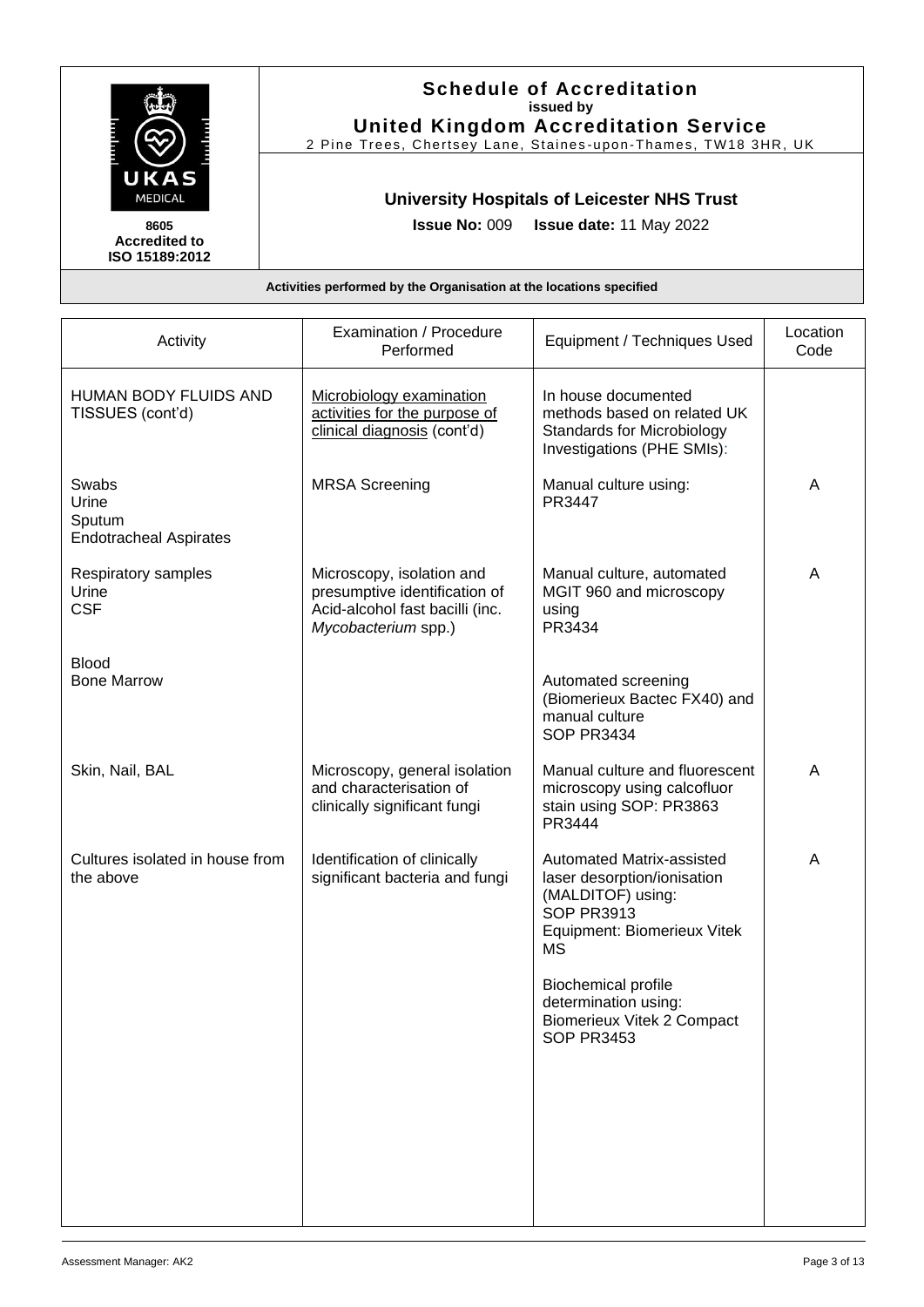|                                                | <b>Schedule of Accreditation</b><br>issued by                       |
|------------------------------------------------|---------------------------------------------------------------------|
|                                                | <b>United Kingdom Accreditation Service</b>                         |
|                                                | 2 Pine Trees, Chertsey Lane, Staines-upon-Thames, TW18 3HR, UK      |
| UKAS<br>MEDICAL                                | <b>University Hospitals of Leicester NHS Trust</b>                  |
| 8605<br><b>Accredited to</b><br>ISO 15189:2012 | Issue No: 009 Issue date: 11 May 2022                               |
|                                                | Activities performed by the Organisation at the locations specified |

| Activity                                                                                                         | Examination / Procedure<br>Performed                                                                       | Equipment / Techniques Used                                                                                                                                                                                                                                                                                                                                         | Location<br>Code |
|------------------------------------------------------------------------------------------------------------------|------------------------------------------------------------------------------------------------------------|---------------------------------------------------------------------------------------------------------------------------------------------------------------------------------------------------------------------------------------------------------------------------------------------------------------------------------------------------------------------|------------------|
| HUMAN BODY FLUIDS AND<br>TISSUES (cont'd)                                                                        | Microbiology examination<br>activities for the purpose of<br>clinical diagnosis (cont'd)                   | In house documented<br>methods based on related<br><b>UK Standards for</b><br><b>Microbiology Investigations</b><br>(PHE SMIs):                                                                                                                                                                                                                                     |                  |
| Bacterial cultures isolated in<br>house from the above                                                           | Antimicrobial susceptibility<br>testing of clinically significant<br>bacteria                              | <b>Biomerieux Vitek 2 Compact</b><br><b>SOP PR3453</b><br>Manual disc diffusion and/or<br>methods<br>automated<br>using<br>EUCAST methodology:<br><b>SOP PR3595</b><br>Determination of MIC of<br>organisms using gradient<br>strips or broth microdilution<br><b>SOP PR3513</b><br><b>Beta Lactamase detections</b><br>using Oxoid ID sticks.<br><b>SOP PR3511</b> | A                |
| Bacterial cultures isolated in<br>house from the above<br>Bacterial cultures isolated in<br>house from the above | Non-fastidious resistant<br>isolates<br>Antimicrobial susceptibility<br>testing against Colistin           | <b>Thermo Scientific Sensititre</b><br>Susceptibility plate<br>(DensiCHEK) SOP PR4003<br><b>Colistin Strip Mueller Hinton</b><br>Broth, DensiCHEK plus.<br>Broth microdilution (BMD) and<br>MICRONAUT MIC-Strip.<br>Interpretation following<br>EUCAST guidelines. SOP<br>PR3986                                                                                    | A                |
| Yeast cultures isolated in house<br>from the above                                                               | Antimicrobial susceptibility<br>testing of clinically significant<br>Yeast                                 | Yeast One Sensititre Kit -<br><b>Manual Method</b><br><b>SOP IN4275 - MIC</b><br>determination in yeast Isolates<br>SOP IN4277 - Guidelines for<br>MIC interpretation for yeast                                                                                                                                                                                     | Α                |
| Cultures isolated in house from<br>the above                                                                     | Serological identification of<br>groups A, B, C, D, F and G of<br>the Lancefield groups of<br>Streptococci | Pro-Lab Strep grouping kit<br><b>IN5361</b>                                                                                                                                                                                                                                                                                                                         | A                |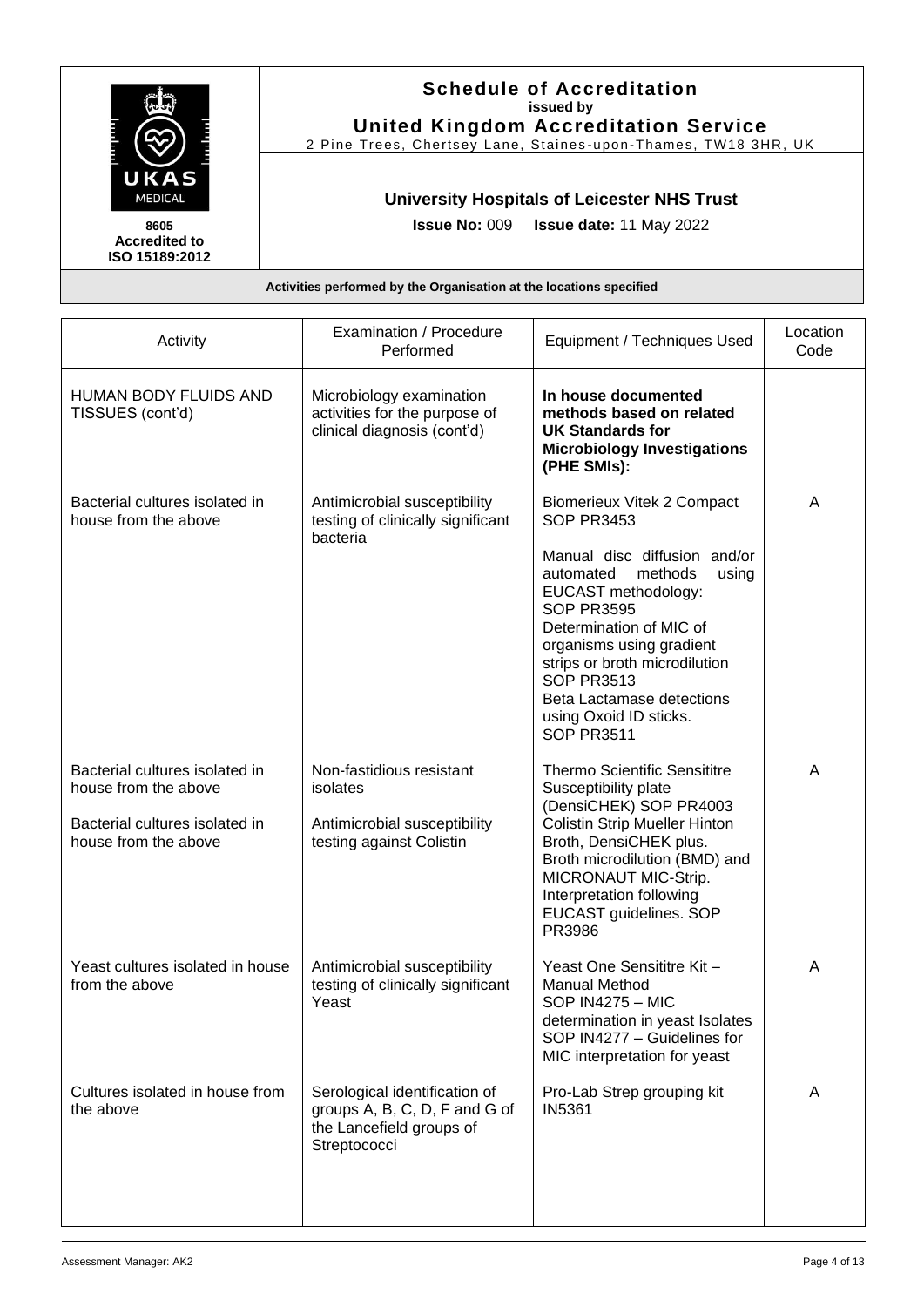

| Activity                                         | Examination / Procedure<br>Performed                                                                                                                                      | Equipment / Techniques Used                                                                                                                                      | Location<br>Code |
|--------------------------------------------------|---------------------------------------------------------------------------------------------------------------------------------------------------------------------------|------------------------------------------------------------------------------------------------------------------------------------------------------------------|------------------|
| <b>HUMAN BODY FLUIDS AND</b><br>TISSUES (cont'd) | Microbiology examination<br>activities for the purpose of<br>clinical diagnosis (cont'd)                                                                                  | In house documented<br>methods based on related UK<br><b>Standards for Microbiology</b><br>Investigations (PHE SMIs):                                            |                  |
| Cultures isolated in house from<br>the above     | Serotyping of Salmonella<br>polyvalent 'O' (PSO) and<br>Salmonella polyvalent 'H'<br>(PSH); Campylobacter<br>species, Shigella species;<br>Vibrio species and E.coli 0157 | Manual Culture and detection<br><b>SOP PR3436</b><br>Salmonella - PR3439<br>Vibrio - PR3430<br>Shigella - PR3428<br>Campylobacter PR3429<br>E coli 0157 - PR3437 | A                |
| Faeces                                           | Detection of ova, cysts and<br>parasites (OCP)                                                                                                                            | Concentration and light<br>microscopic examination<br>using: SOP - PR3443                                                                                        | A                |
| Urine                                            | Detection of Schistosoma<br>haematobium ova                                                                                                                               | Concentration and light<br>microscopic examination<br>using: SOP - PR3443                                                                                        | A                |
| Clear adhesive tape slides<br>Peri-anal swabs    | Detection of threadworms                                                                                                                                                  | Light microscopic examination<br>using SOP PR3443                                                                                                                | A                |
| Faeces                                           | Detection of Cryptosporidium<br>oocysts and Giardia                                                                                                                       | EIA by DS2 and modified ZN<br>staining for Cryptosporidia and<br>Microscopy for Giardia using:<br><b>SOP PR3442</b>                                              | A                |
| Faeces                                           | Detection of C. difficile toxin A<br>and B and GDH antigen                                                                                                                | EIA by DS2<br><b>SOP PR3440</b><br><b>SOP PR3442</b>                                                                                                             | A                |
| Whole blood                                      | Detection of M. tuberculosis<br>$IFN-\gamma$ test                                                                                                                         | QuantiFERON-TB Gold test by<br>EIA on DS2<br><b>SOP PR3433</b><br><b>SOP PR3442</b><br><b>SOP PR3427</b>                                                         | A                |
| Serum                                            | Detection of Beta 1,3 Glucan                                                                                                                                              | Fungitell® assay using SOP<br>PR 3883<br>Semi Automated using BioTek<br>ECx808iu ultra microplate<br>reader<br><b>SOP PR3883</b>                                 | A                |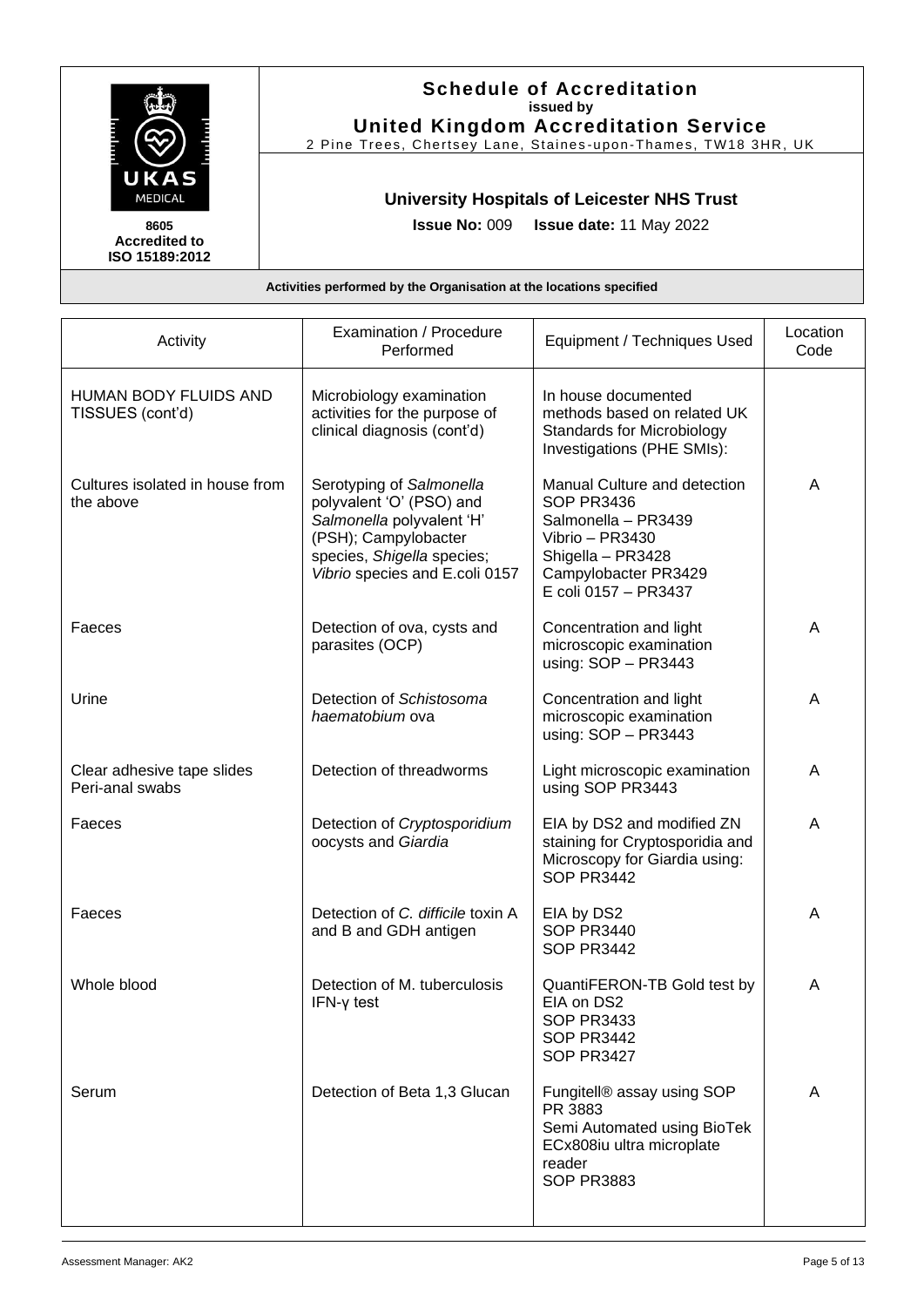|                                                                     | <b>Schedule of Accreditation</b><br>issued by                  |
|---------------------------------------------------------------------|----------------------------------------------------------------|
|                                                                     | <b>United Kingdom Accreditation Service</b>                    |
|                                                                     | 2 Pine Trees, Chertsey Lane, Staines-upon-Thames, TW18 3HR, UK |
| UKAS<br>MEDICAL                                                     | <b>University Hospitals of Leicester NHS Trust</b>             |
| 8605<br><b>Accredited to</b><br>ISO 15189:2012                      | Issue No: 009   Issue date: 11 May 2022                        |
| Activities performed by the Organisation at the locations specified |                                                                |

| Activity                                                                 | Examination / Procedure<br>Performed                                                                                                                            | Equipment / Techniques Used                                                                                                                                                                                                                                                                                                                                                                                                   | Location<br>Code |
|--------------------------------------------------------------------------|-----------------------------------------------------------------------------------------------------------------------------------------------------------------|-------------------------------------------------------------------------------------------------------------------------------------------------------------------------------------------------------------------------------------------------------------------------------------------------------------------------------------------------------------------------------------------------------------------------------|------------------|
| HUMAN BODY FLUIDS AND<br>TISSUES (cont'd)                                | Microbiology examination<br>activities for the purpose of<br>clinical diagnosis (cont'd)                                                                        | In house documented<br>methods based on related UK<br><b>Standards for Microbiology</b><br>Investigations (PHE SMIs):                                                                                                                                                                                                                                                                                                         |                  |
|                                                                          | Serological activities for the<br>purpose of clinical diagnosis                                                                                                 | Documented in house<br>Methods to meet the<br>requirements of the IDPS<br>screening programme as<br>defined in the July 2018<br>'infectious diseases in<br>pregnancy screening:<br>laboratory QA evidence<br>requirements' for antenatal<br>screening<br>Documented in house<br>methods incorporating<br>manufacturers' instructions<br>where relevant Using ADVIA<br>Centaur XP (PR3502):<br>SOPs:<br>Dried Blood Spot (DBS) | A                |
| Clotted (Serum)<br>EDTA blood (Plasma) Dried<br>Blood Spot (DBS) samples | HIV Ag/Ab<br>HBsAg<br>AntiHBc<br>AntiHBs<br>HBeAg<br>AntiHBe<br>HBclgM<br><b>HCV Ab</b><br>HAV IgM<br>HAV total Ab<br>Rubella IgG<br>Rubella IgM<br>Syphilis Ab | testing PR3493<br><b>IN4348</b><br>IN4346<br><b>IN4341</b><br><b>IN4345</b><br><b>IN4343</b><br><b>IN4344</b><br>IN4342<br>IN4350<br>IN4352<br>IN4353<br>IN4363<br><b>IN4364</b><br><b>IN4370</b>                                                                                                                                                                                                                             |                  |
| Clotted and/or EDTA Blood                                                | Serological activities for the<br>purpose of clinical diagnosis<br>EBV EBNA IgG<br>EBV VCA IgG<br>EBV VCA IgM                                                   | Documented in house<br>methods incorporating<br>manufacturers' instructions<br>where relevant using Diasorin<br>Liaison XL<br>SOPs:PR3864                                                                                                                                                                                                                                                                                     | A                |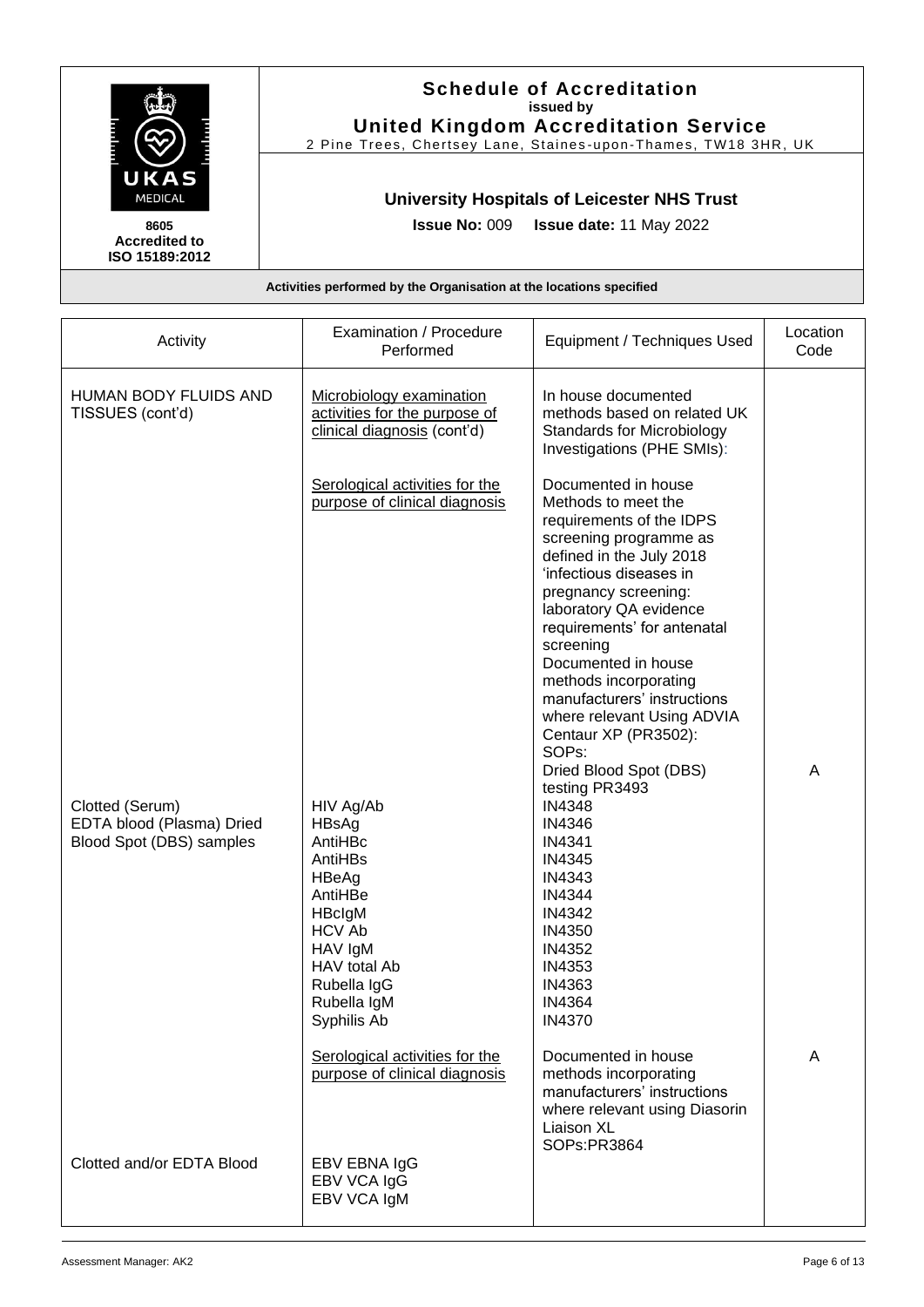|                                                | <b>Schedule of Accreditation</b><br>issued by                       |
|------------------------------------------------|---------------------------------------------------------------------|
|                                                | <b>United Kingdom Accreditation Service</b>                         |
|                                                | 2 Pine Trees, Chertsey Lane, Staines-upon-Thames, TW18 3HR, UK      |
| UKAS<br>MEDICAL                                | <b>University Hospitals of Leicester NHS Trust</b>                  |
| 8605<br><b>Accredited to</b><br>ISO 15189:2012 | <b>Issue No: 009 Issue date: 11 May 2022</b>                        |
|                                                | Activities performed by the Organisation at the locations specified |

| Activity                                         | Examination / Procedure<br>Performed                                                                                                                                               | Equipment / Techniques Used                                                                                                                                                                                       | Location<br>Code |
|--------------------------------------------------|------------------------------------------------------------------------------------------------------------------------------------------------------------------------------------|-------------------------------------------------------------------------------------------------------------------------------------------------------------------------------------------------------------------|------------------|
| <b>HUMAN BODY FLUIDS AND</b><br>TISSUES (cont'd) | Serological activities for the<br>purpose of clinical diagnosis<br>(cont'd)                                                                                                        | Documented in house methods<br>incorporating manufacturers'<br>instructions where relevant<br>using Diasorin Liaison XL<br>SOPs:PR3864                                                                            | A                |
| Clotted and/or EDTA Blood<br>(cont'd)            | CMV IgG<br>CMV IgM<br>Toxoplasma IgG<br>Parvovirus B19 IgG<br>Parvovirus B19 IgM<br>VZV IgG<br>HSV IgG<br>Mumps IgG<br>Mumps IgM<br>Measles IgG<br>HTLV 1&2 Ab<br><b>HCV Ag/Ab</b> |                                                                                                                                                                                                                   |                  |
| Serum<br>Plasma                                  | Detection of Borrelia<br>burgdorferi Ig G                                                                                                                                          | Diasorin Liaison XL (CLIA)<br><b>SOP PR3684</b><br><b>SOP PR3989</b>                                                                                                                                              | A                |
|                                                  | HEV total antibody<br>HEV IgG<br>HEV IgM                                                                                                                                           | Documented in house semi-<br>automated methods<br>incorporating manufacturers'<br>instructions where relevant<br>using Siemens BEP2000 contd:<br>SOPs: PR 3503<br><b>IN5101</b><br><b>IN5102</b><br><b>IN5103</b> | A                |
| <b>Clotted Blood</b>                             | Detection of Galactomannan<br>antigen                                                                                                                                              | Documented in house semi-<br>automated methods<br>incorporating manufacturers'<br>instructions where relevant<br>using DS2 SOP PR3489                                                                             | A                |
| Serum<br><b>BAL</b>                              | Qualitative detection of<br>Aspergillus                                                                                                                                            | Olm Diagnostics AspLateral<br>Flow Device SOP PR3985                                                                                                                                                              | A                |
| Faeces                                           | Detection of rotavirus and<br>adenovirus antigen                                                                                                                                   | ProLab ROAD DUAL lateral flow<br>device assay<br><b>SOP PR 3491</b>                                                                                                                                               | A                |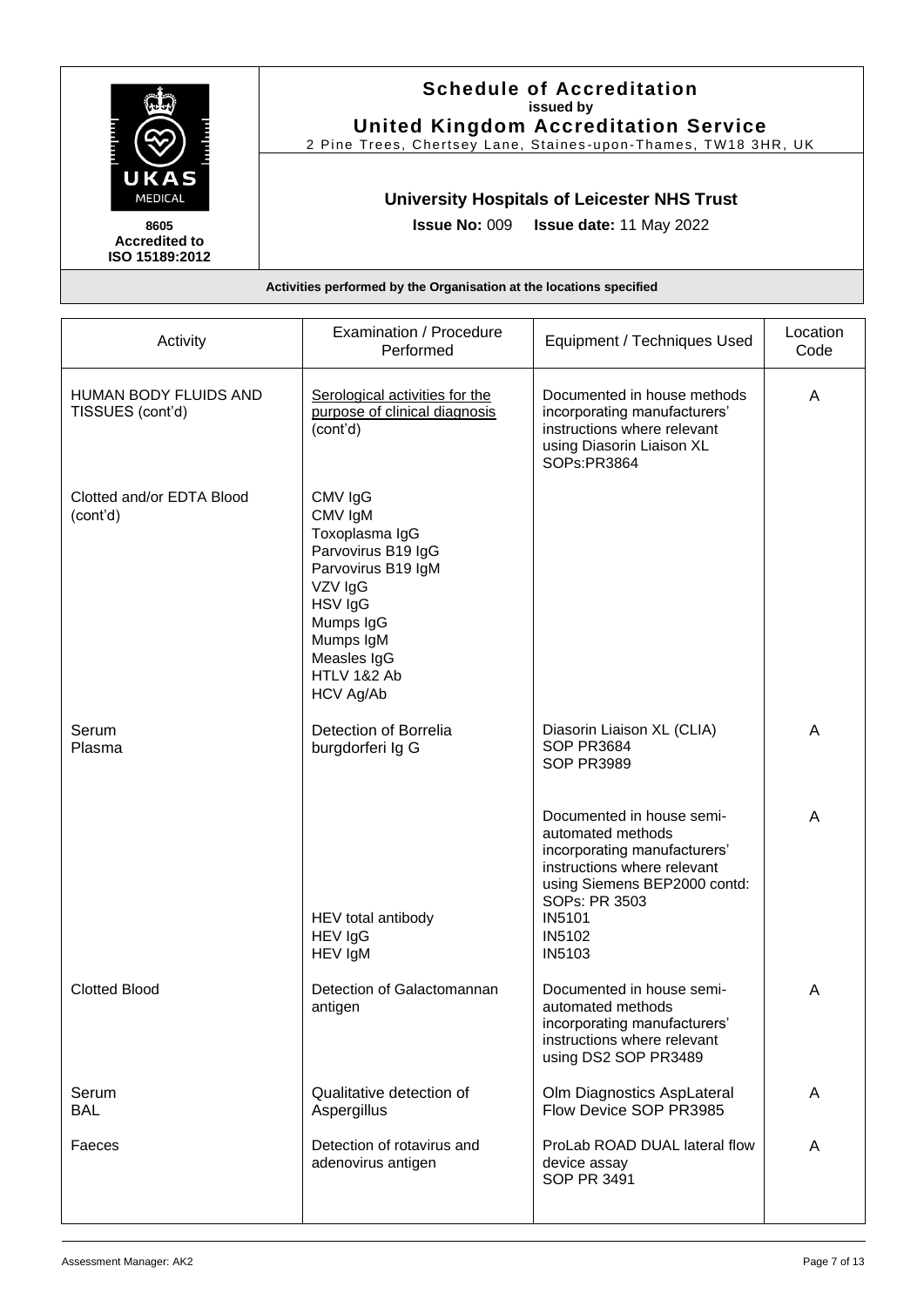|                                                                     | <b>Schedule of Accreditation</b><br>issued by                  |
|---------------------------------------------------------------------|----------------------------------------------------------------|
|                                                                     | <b>United Kingdom Accreditation Service</b>                    |
|                                                                     | 2 Pine Trees, Chertsey Lane, Staines-upon-Thames, TW18 3HR, UK |
| UKAS<br><b>MEDICAL</b>                                              | <b>University Hospitals of Leicester NHS Trust</b>             |
| 8605<br><b>Accredited to</b><br>ISO 15189:2012                      | <b>Issue No: 009 Issue date: 11 May 2022</b>                   |
| Activities performed by the Organisation at the locations specified |                                                                |

| Activity                                  | Examination / Procedure<br>Performed                                                 | Equipment / Techniques Used                                                                                                                                                                                                                                                                                                                                  | Location<br>Code |
|-------------------------------------------|--------------------------------------------------------------------------------------|--------------------------------------------------------------------------------------------------------------------------------------------------------------------------------------------------------------------------------------------------------------------------------------------------------------------------------------------------------------|------------------|
| HUMAN BODY FLUIDS AND<br>TISSUES (cont'd) | Serological activities for the<br>purpose of clinical diagnosis<br>(cont'd)          | Documented in house methods<br>incorporating manufacturers'<br>instructions where relevant<br>using Diasorin Liaison XL<br>SOPs:PR3864                                                                                                                                                                                                                       | A                |
| Faeces                                    | <b>Detection of Norovirus</b>                                                        | <b>RIDA Quick Norovirus Lateral</b><br>flow device<br><b>SOP IN4413</b>                                                                                                                                                                                                                                                                                      | A                |
| Urine                                     | Detection of Legionella<br>pneumophilia serotype 1<br>Antigen<br>S.pneumonia antigen | Manual serology method using<br>Immuview kit<br>SOP PR 3840, PR 3486                                                                                                                                                                                                                                                                                         | A                |
| Urine                                     | Legionella urinary antigen and<br>pneumococcal antigen                               | <b>BinaxNOW Lateral Flow device</b><br>SOP PR3486                                                                                                                                                                                                                                                                                                            | A                |
| Serum                                     | Detection of HEV IgG and IgM                                                         | Documented in house methods<br>incorporating manufacturers'<br>instructions where relevant<br>using BioMerieux VIDAS-3<br>analyser (ELFA)<br><b>SOP PR3571</b>                                                                                                                                                                                               | Α                |
| Serum                                     | Detection and typing of HIV 1<br>and HIV 2                                           | Documented in house Methods<br>to meet the requirements of the<br>IDPS screening programme as<br>defined in the July 2018<br>'infectious diseases in<br>pregnancy screening: laboratory<br>QA evidence requirements' for<br>antenatal screening<br>Immunochromatographic<br>detection of HIV1 and HIV2<br>using the BioRad Geenius card<br>system $-$ IN4349 | A                |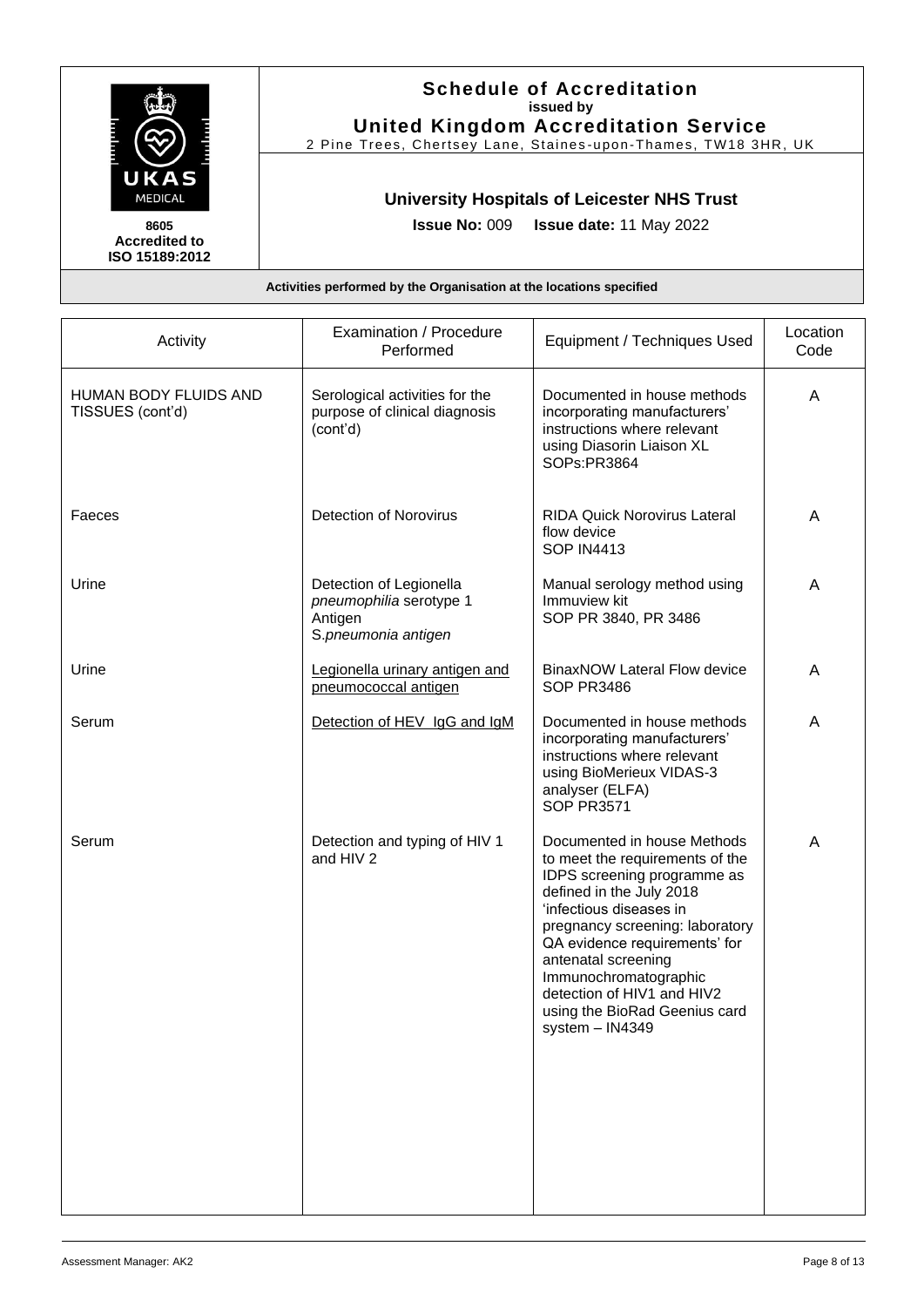|                                                                     | <b>Schedule of Accreditation</b><br>issued by                  |  |
|---------------------------------------------------------------------|----------------------------------------------------------------|--|
|                                                                     | <b>United Kingdom Accreditation Service</b>                    |  |
|                                                                     | 2 Pine Trees, Chertsey Lane, Staines-upon-Thames, TW18 3HR, UK |  |
| UKAS<br>MEDICAL                                                     | <b>University Hospitals of Leicester NHS Trust</b>             |  |
| 8605<br><b>Accredited to</b><br>ISO 15189:2012                      | <b>Issue No: 009 Issue date: 11 May 2022</b>                   |  |
| Activities performed by the Organisation at the locations specified |                                                                |  |

| Activity                                  | Examination / Procedure<br>Performed                                        | Equipment / Techniques Used                                                                                                                                                                                                                               | Location<br>Code |
|-------------------------------------------|-----------------------------------------------------------------------------|-----------------------------------------------------------------------------------------------------------------------------------------------------------------------------------------------------------------------------------------------------------|------------------|
| HUMAN BODY FLUIDS AND<br>TISSUES (cont'd) | Serological activities for the<br>purpose of clinical diagnosis<br>(cont'd) | Documented in house methods<br>incorporating manufacturers'<br>instructions where relevant:                                                                                                                                                               | A                |
| Serum<br>Plasma                           | Detection of<br>HIV Antigen/Ab                                              | EFLA using VIDAS 3 analyser<br>Documented In-house Methods                                                                                                                                                                                                | Α                |
|                                           |                                                                             | to meet the requirements of the<br>IDPS screening programme as<br>defined in the July 2018<br>'infectious diseases in<br>pregnancy screening: laboratory<br>QA evidence requirements' for<br>antenatal screening<br>PR 3473                               |                  |
|                                           | Determination of CMV IgG<br>Avidity                                         | PR 3478                                                                                                                                                                                                                                                   | Α                |
| CSF, Serum                                | Cryptococcal Antigen                                                        | <b>BioRad RDT CryptoPS lateral</b><br>flow device<br>SOP PR3488                                                                                                                                                                                           | Α                |
| <b>Clotted Blood</b>                      | <b>ASO</b> titres                                                           | Latex particle agglutination<br>assays using a variety of cards<br>PR 3591                                                                                                                                                                                | Α                |
|                                           | Syphilis confirmation                                                       | Documented in house Methods<br>to meet the requirements of the<br>IDPS screening programme as<br>defined in the July 2018<br>'infectious diseases in<br>pregnancy screening: laboratory<br>QA evidence requirements' for<br>antenatal screening<br>IN4369 | A                |
|                                           | TPPA (syphilis confirmation)<br>RPR (syphilis confirmation)                 | <b>IN4371</b>                                                                                                                                                                                                                                             |                  |
|                                           |                                                                             |                                                                                                                                                                                                                                                           |                  |
|                                           |                                                                             |                                                                                                                                                                                                                                                           |                  |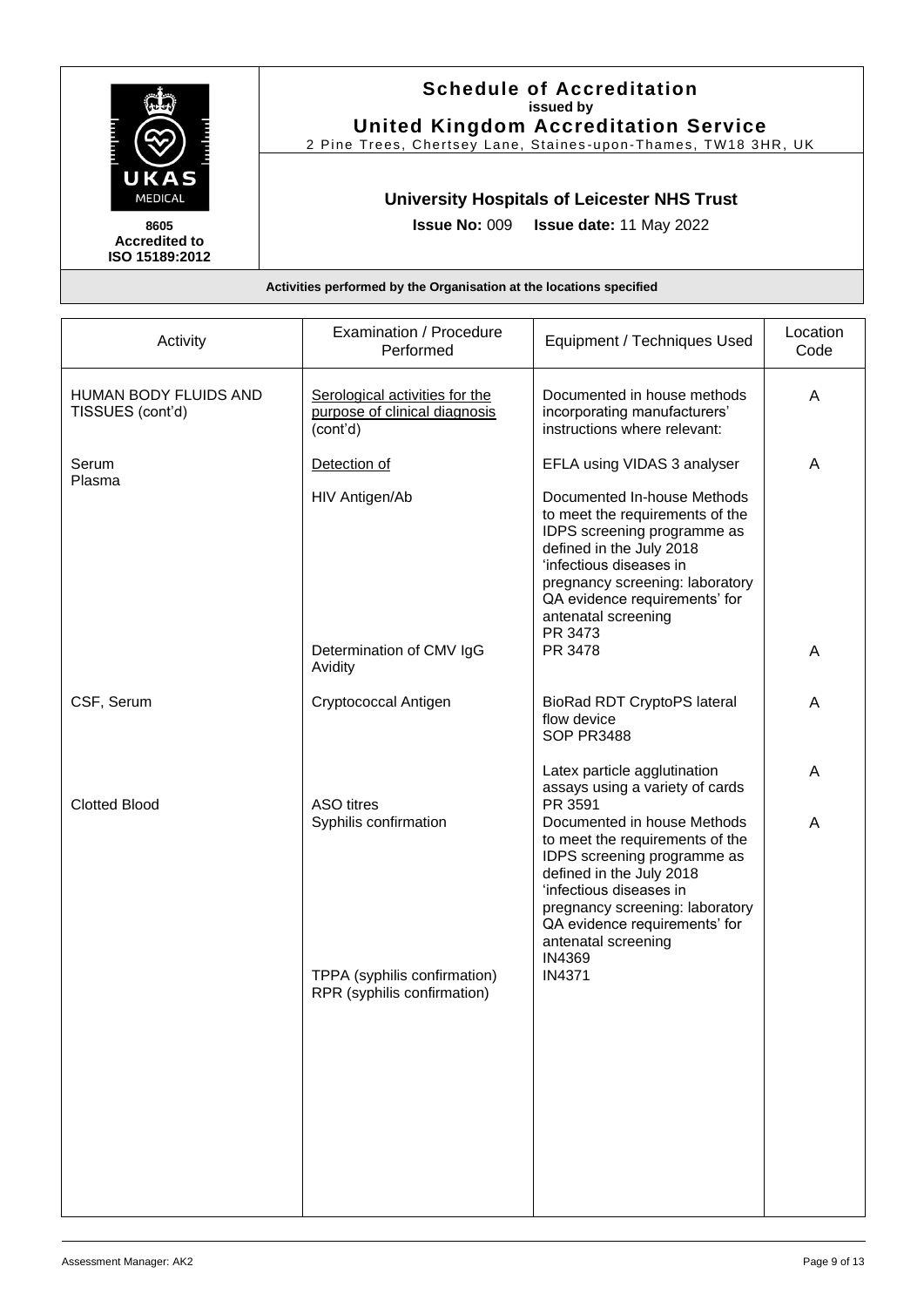

| A |
|---|
|   |
|   |
| A |
| A |
| A |
| A |
| А |
|   |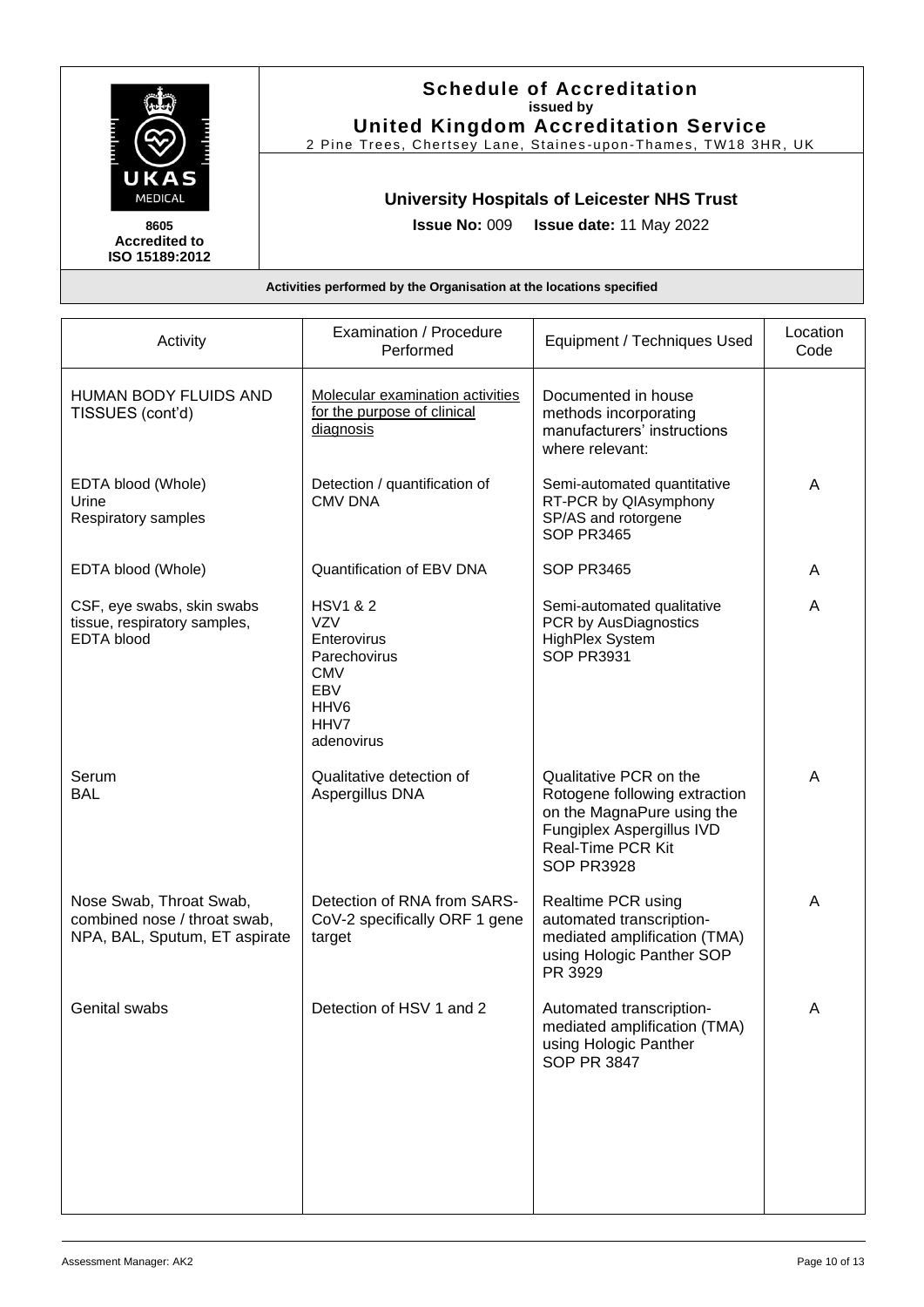|                                                                     | <b>Schedule of Accreditation</b><br>issued by<br><b>United Kingdom Accreditation Service</b> |  |
|---------------------------------------------------------------------|----------------------------------------------------------------------------------------------|--|
| UKAS                                                                | 2 Pine Trees, Chertsey Lane, Staines-upon-Thames, TW18 3HR, UK                               |  |
| <b>MEDICAL</b>                                                      | <b>University Hospitals of Leicester NHS Trust</b>                                           |  |
| 8605<br><b>Accredited to</b><br>ISO 15189:2012                      | <b>Issue No: 009 Issue date: 11 May 2022</b>                                                 |  |
| Activities performed by the Organisation at the locations specified |                                                                                              |  |

| Activity                                                                                                                  | Examination / Procedure<br>Performed                                                                          | Equipment / Techniques Used                                                                                                                                                                                                                                                                                                                                            | Location<br>Code |
|---------------------------------------------------------------------------------------------------------------------------|---------------------------------------------------------------------------------------------------------------|------------------------------------------------------------------------------------------------------------------------------------------------------------------------------------------------------------------------------------------------------------------------------------------------------------------------------------------------------------------------|------------------|
| <b>HUMAN BODY FLUIDS AND</b><br>TISSUES (cont'd)                                                                          | Molecular examination activities<br>for the purpose of clinical<br>diagnosis                                  | Documented in house<br>methods incorporating<br>manufacturers' instructions<br>where relevant:                                                                                                                                                                                                                                                                         |                  |
| Endocervical swabs, vaginal<br>swabs, male/female urine,<br>vulval swabs, urethral swabs,<br>throat, rectal and eye swabs | Detection of Chlamydia<br>trachomatis and Neisseria<br>gonnorrhoeae DNA. Including<br>GC confirmation testing |                                                                                                                                                                                                                                                                                                                                                                        | A                |
| EDTA Blood (Plasma and<br>serum)                                                                                          | Detection of HIV-1 RNA and<br>quantification of HIV viral<br>load<br>Qualitative result only for<br>serum     | Documented in house Methods<br>to meet the requirements of the<br>IDPS screening programme as<br>defined in the July 2018<br>'infectious<br>diseases<br>in.<br>screening:<br>pregnancy<br>evidence<br>laboratory<br>QA<br>antenatal<br>requirements'<br>for<br>screening<br>Automated<br>quantitative RT-<br>PCR using Hologic Panther<br>system<br><b>SOP PR 3846</b> | A                |
| Blood (Serum from clotted<br>blood)                                                                                       | Detection of HBV DNA<br>Qualitative result only for DBS                                                       |                                                                                                                                                                                                                                                                                                                                                                        | A                |
| Blood (Serum from clotted<br>blood preferred and Dried Blood<br>Spot (DBS) samples)                                       | Detection of HCV RNA<br>Qualitative result only for DBS                                                       |                                                                                                                                                                                                                                                                                                                                                                        | A                |
| Isolates from rectal swabs, dual<br>Swab of rectal, peri-rectal                                                           | <b>Direct CRO Screening</b>                                                                                   | <b>PCR</b><br>Carbapenemase<br>screening by Cepheid Infinity<br><b>SOP PR3567</b>                                                                                                                                                                                                                                                                                      | A                |
| Direct from rectal swab Isolates<br>from rectal swabs                                                                     | Detection of blaKPC, blaNDM,<br>blaVIM, blaOXA-48, and<br>blaIMP-1 gene sequences                             | <b>PCR</b><br>Carbapenemase<br>by<br><b>Cepheid GeneXpert</b><br><b>SOP PR 3567</b>                                                                                                                                                                                                                                                                                    | A                |
| Feaces                                                                                                                    | Detection of Giardia lamblia,<br>Cryptosporidium sp and<br>Entamoeba histolytica                              | Real time PCR using<br>Amplidiag Easy and Biorad<br><b>CFX C1000 PCR</b>                                                                                                                                                                                                                                                                                               | A                |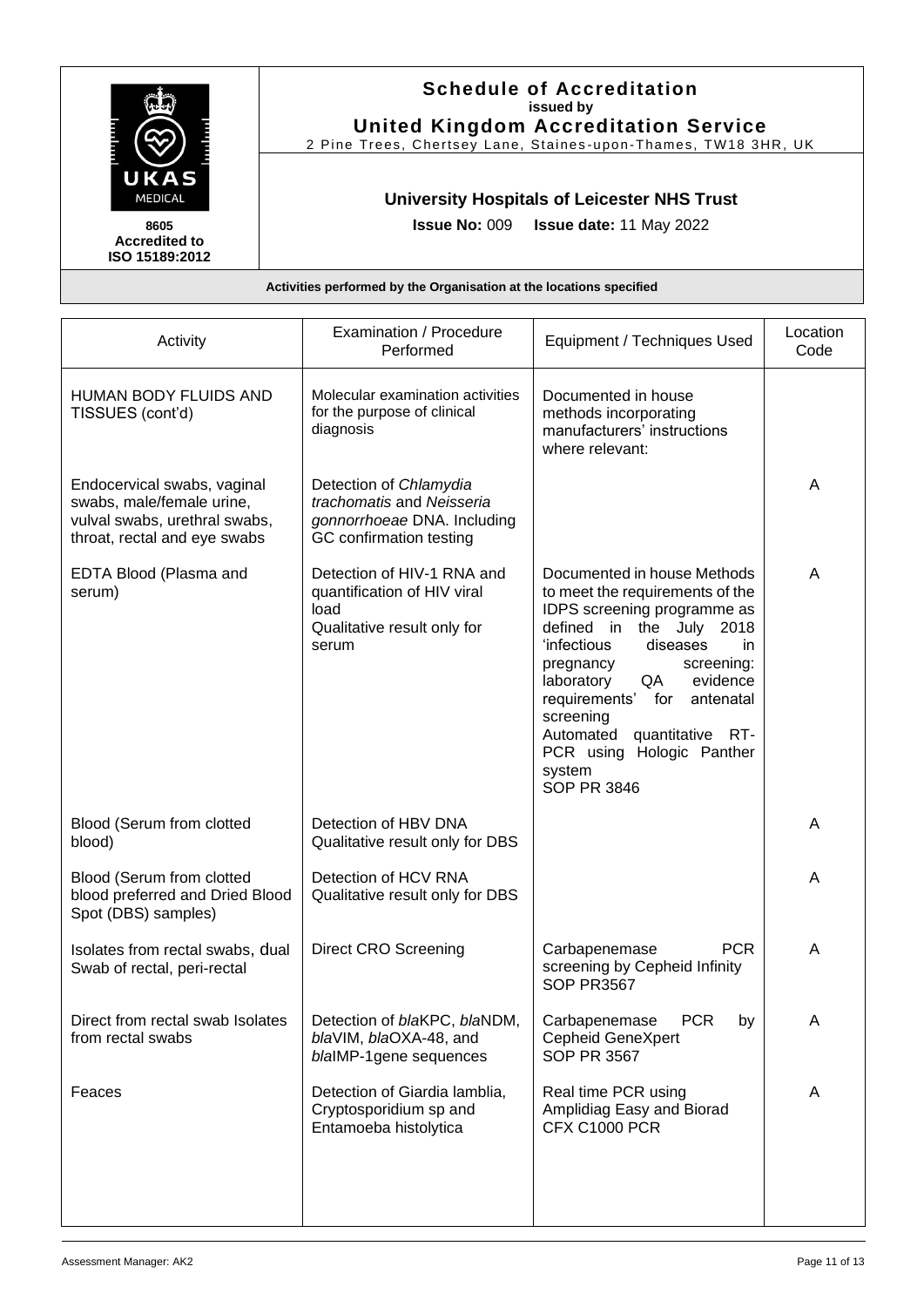|                                                | <b>Schedule of Accreditation</b><br>issued by                       |
|------------------------------------------------|---------------------------------------------------------------------|
|                                                | <b>United Kingdom Accreditation Service</b>                         |
|                                                | 2 Pine Trees, Chertsey Lane, Staines-upon-Thames, TW18 3HR, UK      |
| UKAS<br>MEDICAL                                | <b>University Hospitals of Leicester NHS Trust</b>                  |
| 8605<br><b>Accredited to</b><br>ISO 15189:2012 | <b>Issue No: 009 Issue date: 11 May 2022</b>                        |
|                                                | Activities performed by the Organisation at the locations specified |

| Activity                                                                                                                                                   | Examination / Procedure<br>Performed                                                                                 | Equipment / Techniques Used                                                                                                                              | Location<br>Code |
|------------------------------------------------------------------------------------------------------------------------------------------------------------|----------------------------------------------------------------------------------------------------------------------|----------------------------------------------------------------------------------------------------------------------------------------------------------|------------------|
| HUMAN BODY FLUIDS AND<br>TISSUES (cont'd)                                                                                                                  | Molecular examination<br>activities for the purpose of<br>clinical diagnosis                                         | Documented in house<br>methods incorporating<br>manufacturers' instructions<br>where relevant:                                                           |                  |
| Sputum<br><b>BAL</b><br><b>CSF</b><br><b>Tissue</b><br>Urine                                                                                               | Detection of Mycobacterium<br>tuberculosis complex DNA                                                               | Semi-quantitative nested RT<br>PCR using MTB/RIF Ultra kit<br>on Cepheid GeneXpert<br><b>SOP PR3435</b>                                                  | A                |
| Oropharyngeal /<br>nasopharyngeal swabs in VTM<br>(nose and throat swabs, NTS),<br>nasal swabs                                                             | Detection of RNA from SARS-<br>CoV-2 specifically N and E<br>gene target                                             | Rapid, real-time RT-PCR<br>using the Xpert Xpress SARS-<br>CoV-2 rapid molecular test on<br>the Cepheid GeneXpert /<br>Infinity System SOP PR 3906       | A                |
| Nasopharyngeal swabs (nose<br>and throat), Nasal swab<br>Nasopharyngeal aspirate<br>(NPA), Bronchoalveolar lavage<br>(BAL), Endotracheal aspirate<br>(ETA) | Detection of SARS-CoV-2,<br>Influenza A, Influenza B and<br><b>Respiratory Syncytial Virus</b>                       | Qualitative, real-time RT-PCR<br>using the Xpert Xpress SARS-<br>CoV-2 rapid molecular test on<br>the Cepheid GeneXpert /<br>Infinity System SOP PR 3906 | A and B          |
| Nasopharyngeal swabs (nose<br>and throat)                                                                                                                  | Detection of RNA from SARS-<br>CoV-2 specifically ORF1ab<br>and N genes                                              | Real-time PCR using Rapid<br>Novodiag SARS-CoV-2 SOP<br>PR3932                                                                                           | A and B          |
| Oropharyngeal /<br>nasopharyngeal swabs (nose,<br>throat, nose and throat swabs)                                                                           | Detection of RNA from SARS-<br>CoV-2 specifically ORF1ab<br>and N genes                                              | Real time PCR using<br>Amplidiag Easy and Biorad<br>CFX C1000 PCR SOP<br>PR3946                                                                          | A                |
| Sterile sites - tissues, fluids,<br>pus and bacterial isolates                                                                                             | Extraction and Amplification of<br>16S RNA for subsequent<br>cDNA sequencing at a referral<br>sequencing laboratory. | Manual in-house qualitative<br>PCR (extraction by QiAgen,<br>block PCR, gel<br>electrophoresis.<br><b>SOP PR3469</b>                                     | A                |
| 16S rDNA sequence data                                                                                                                                     | Identification of clinically<br>significant species of bacteria                                                      | Analysis<br>and<br>reporting<br>οf<br>outsourced DNA sequencing<br><b>SOP PR3469</b>                                                                     | A                |
|                                                                                                                                                            |                                                                                                                      |                                                                                                                                                          |                  |